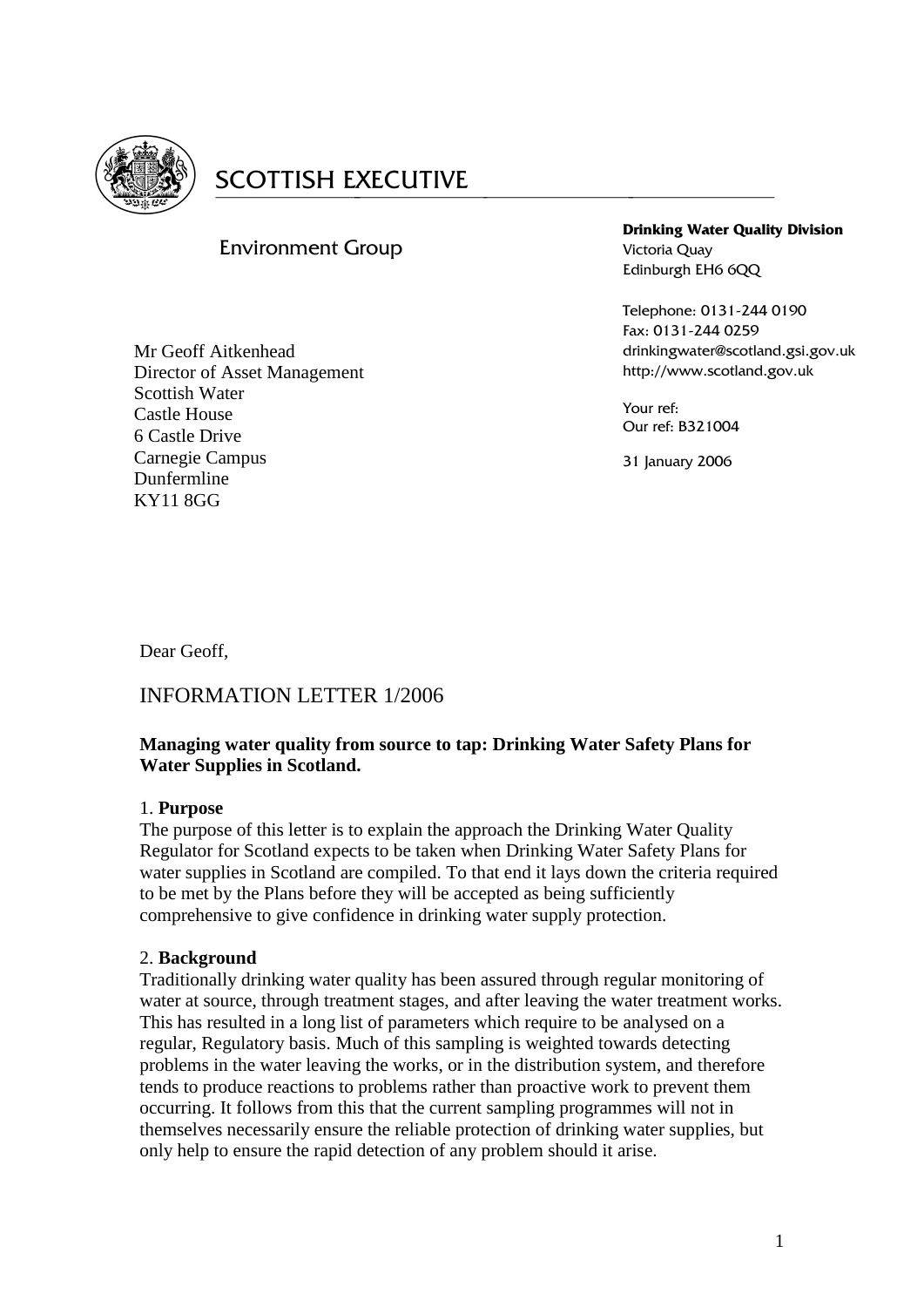In the 3<sup>rd</sup> Edition of their *Guidelines for Drinking Water Quality* the World Health Organisation (WHO) promote a new proactive, risk assessment based process, to manage water quality from source to tap as a supplement to, and to compliment, existing sampling regimes. Comprehensive risk assessment and risk management of all that impinges on water supply, from the catchment to the tap, is seen as essential to guaranteeing the constant supply of safe drinking water as it is focused on identifying hazards and risks to the water supply and preventing them developing into problems, rather than the current method of retrospective monitoring programmes to detect quality problems after they have arisen.

This risk management process is termed a Water Safety Plan (WSP) and was first launched at a conference in Berlin in 2003 and later developed at a second conference in Bonn in February 2004, which enhanced the WHO concept to produce the "Bonn Charter" on the safe production of drinking water, which included support for the WSP approach. The 3<sup>rd</sup> edition of the WHO guidelines and the "Bonn Charter" were launched in September 2004.

Since then there have been two UKWIR funded reports on the application of WSPs in the UK produced. Firstly there was *Managing Microbial and Chemical Risks from Source to Tap* by John Fawell and John Watkins *(Ref No. 03/DW/02/31)*, which was followed by *Catchment to Consumer: Water Safety Plans Part 2* by Malcolm Brandt and Martyn Wooster of Black & Veatch *(Ref No. 05/DW/02/39).* As well as these two UKWIR Reports a third report, funded by the Scottish Executive, *Development of Drinking Water Safety Plans in Scotland (Ref ENV3/04/03)* was produced in 2005 which aimed to apply the methodology to the circumstances in Scotland*.*

This letter explains the Drinking Water Quality Regulator for Scotland's requirements for the production of Water Safety Plans in Scotland which are based on the four documents mentioned in the preceding paragraphs.

#### **3. Funding and Prioritisation**

The production of WSPs in Scotland has been allocated a driver in the investment programme for the Q  $\&$  S 3 regulatory period. This has been split to provide funding to produce WSPs for water supplies covering 50% of Scottish Water customers by the year 2010, followed by a second allocation to complete WSPs for the remaining supplies by 2014.

While the Drinking Water Quality Regulator recognises than the initial target figure of 50% of customers could be most readily achieved through the production of WSPs for a relatively small number of larger water treatment works **he does not wish this approach to be taken. Rather, he requires that the group of works to be completed by 2010 include the full range of water supply size and treatment type available within Scottish Water, and contains an element of risk-based prioritisation. To this end he wishes to review and agree with Scottish Water those water supplies to be included prior to the start of the production of the Plans.**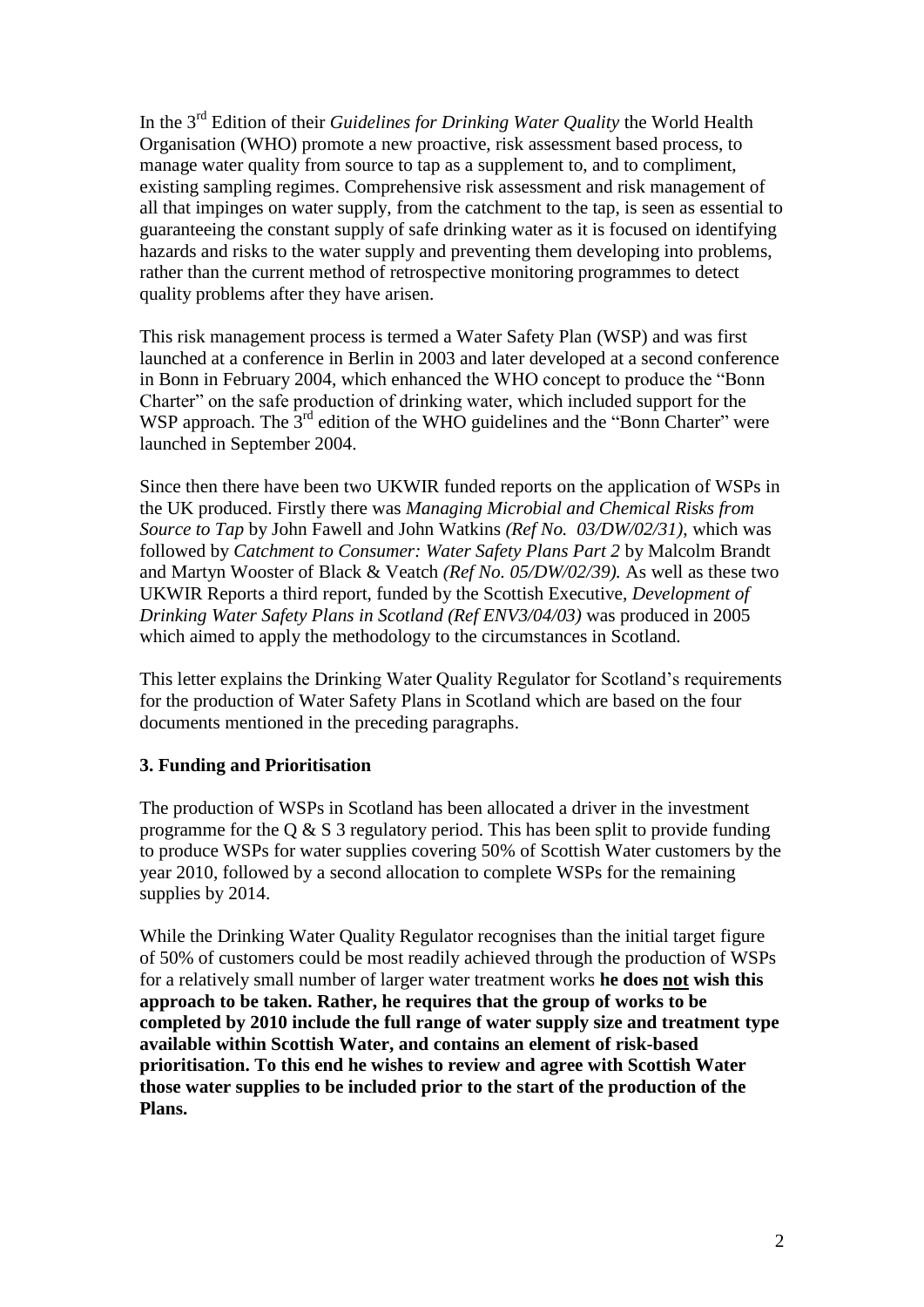#### 4. **Scope**

The scope for the areas to be covered by each Water Safety Plan is largely outlined in the document *Catchment to Consumer: Water Safety Plans Part 2 (UKWIR Report Ref. No. 05/DW/02/39),* and Scottish Water is directed towards that document for a detailed list of items to include. However it is the Regulator's view that the Plan must as a minimum identify the Team preparing the WSP, the data gathered on the works, who provided the data and when, the hazards identified from the data, the risk evaluation, both reasoning and outcome, and finally, the steps taken to mitigate those risks including a timetable for any necessary capital improvements.

The Drinking Water Quality Regulator for Scotland also requires that Water Safety Plans encompass all features of the catchment, treatment stages, distribution system, and customers' premises ( domestic and commercial), which could impinge on the reliability of the quality of water provided to the customer.

It is equally a requirement that the Water Safety Plans show arrangements for liaison with outside agencies and interested parties. This will include Local Councils, SEPA, Health Authorities, Farmers and other businesses in the catchment, Fire Brigade, and Police. It is particularly important that health professionals such as CPHMs are aware of the development of the plans and that the approach used by Scottish Water is sufficient to provide them with the necessary confidence that public health risks are being identified and controlled. WSPs should also detail arrangements with contractors working on water infrastructure, and show how planning and design are integrated into dealing with identified risks. Finally, arrangements for customer liaison and the handling of emergencies will be included in the Plans.

# 5. **Methodology**

The methodology to be adopted is given in *Catchment to Consumer: Water Safety Plans Part 2*, however more detailed examples of the approach that Scottish Water is expected to take are to be found in *Development of Drinking Water Safety Plans in Scotland (Ref ENV3/04/03.* This document gives examples of the level of detail in data gathering and hazard identification expected for each water treatment works. This does not mean that the examples in the document are viewed as an exhaustive list of items to include; merely that appropriate data for each works down to the illustrated level of detail is expected to be available for audit.

Whilst it is accepted that there may be some room for a generic approach to be taken where works are very similar, or where liaison with outside bodies remains the same for a number of water supplies, **each supply must be assessed in detail on its own, data gathered specifically for that supply, and all other steps taken leading to a Water Safety Plan exclusive to that particular supply.** It is accepted that some of the components of a WSP will exist already within Scottish Water's current systems. The DWQR fully expects these to be included or referenced in the plans, however it is important that where this approach is used, they are applied to the individual circumstances at each site rather than simply providing an incoherent library of documents.